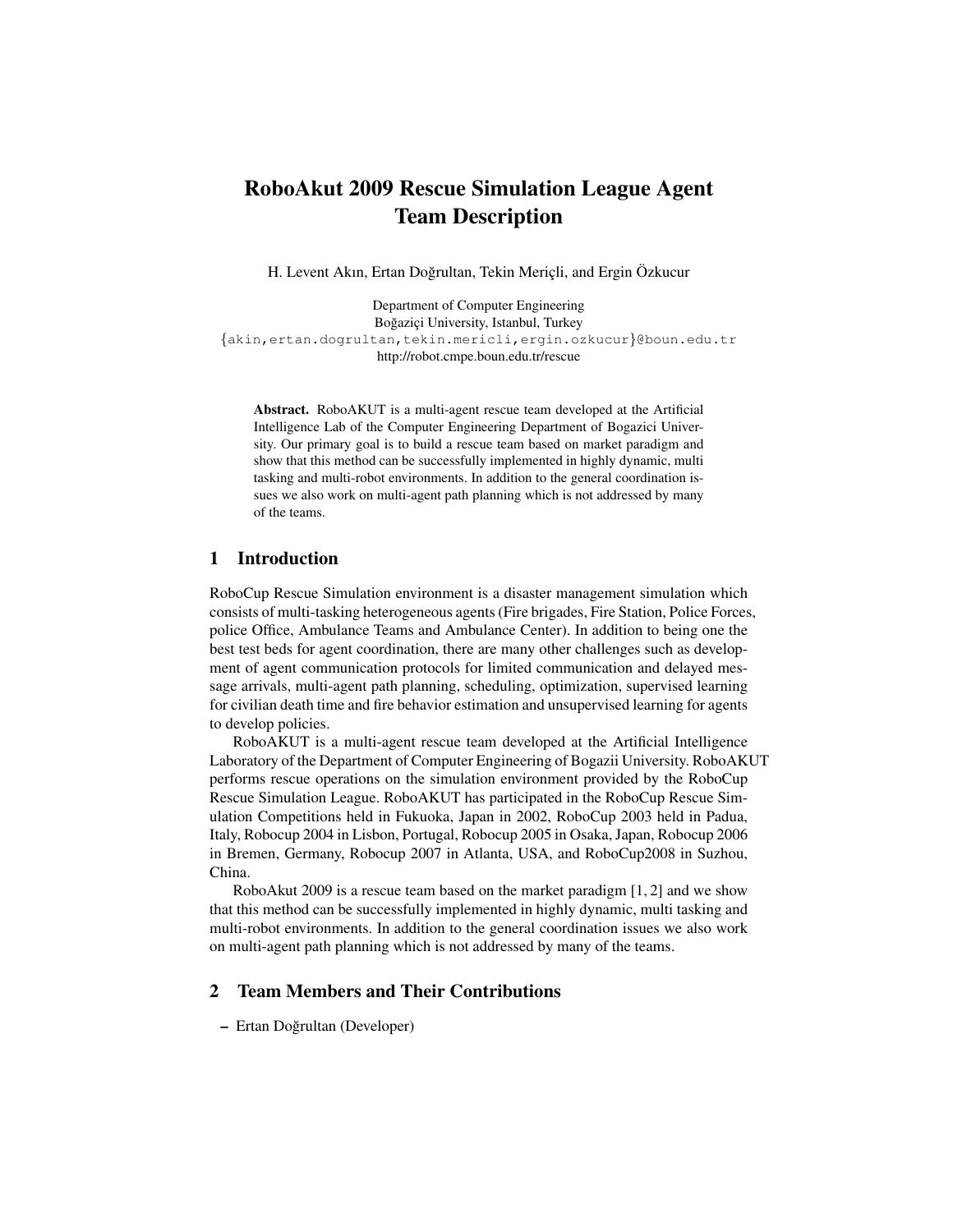- Tekin Meric<sub>li</sub> (Developer)
- Ergin Ozkucur (Developer) ¨
- H. Levent Akın (Advisor)

# 3 Key Contributions and Improvements Over 2008

The architecture of RoboAKUT is implemented from scratch for the 2009 competition. Most of the structure is new for the team. However, there are some modules that are used to maintain some specific tasks. The most important of those structures are the following:

- Communication System is basically a middle layer between the agents and the kernel to send/receive messages. This layer can be considered as a filter for each agent to get involved with the messages which they are related to. More importantly than that, this layer wraps the messages that will be sent to a specific channel to reduce the number of messages. This structure is explained in more detail in Section 5.
- The Estimation Mechanism is used to estimate the conditions of the civilians, the buildings and the roads on the map in order to allocate the agents more appropriately. This system includes fire condition estimation, civilian life span estimation, exploration and exploitation by using Kalman Filters. The Estimation Mechanism is still under development and we are planning to use this structure in competition 2009.
- The Task Assignment Mechanism is a revolutionary structure that is peculiar to RoboAKUT. An auction system is being used for the task assignment to each agent. This system varies for each agent type. More detailed information is included in Section 7. This algorithm is being added to the new system is a module.

# 4 Software Architecture

Our software system is based on *rescuecore* library.. The communication protocol and object types in the environment are provided to the system. The main modules are:

- roboakut.communication : provides enhanced priority management and message queuing functionalities. All types agents have specialized communicator objects,
- roboakut.market : implements market algorithms to the rescue environment,
- roboakut.util : has various functionalities. One important functionality is using log4j logger package for creating different debug logs for communication, task, message, sense activities, etc,
- roboakut.task : the main decision maker package. It includes various hierarchical actions specialized for ambulance, fire and police forces,
- roboakut.firegrid : provides geometrical calculations on burning buildings.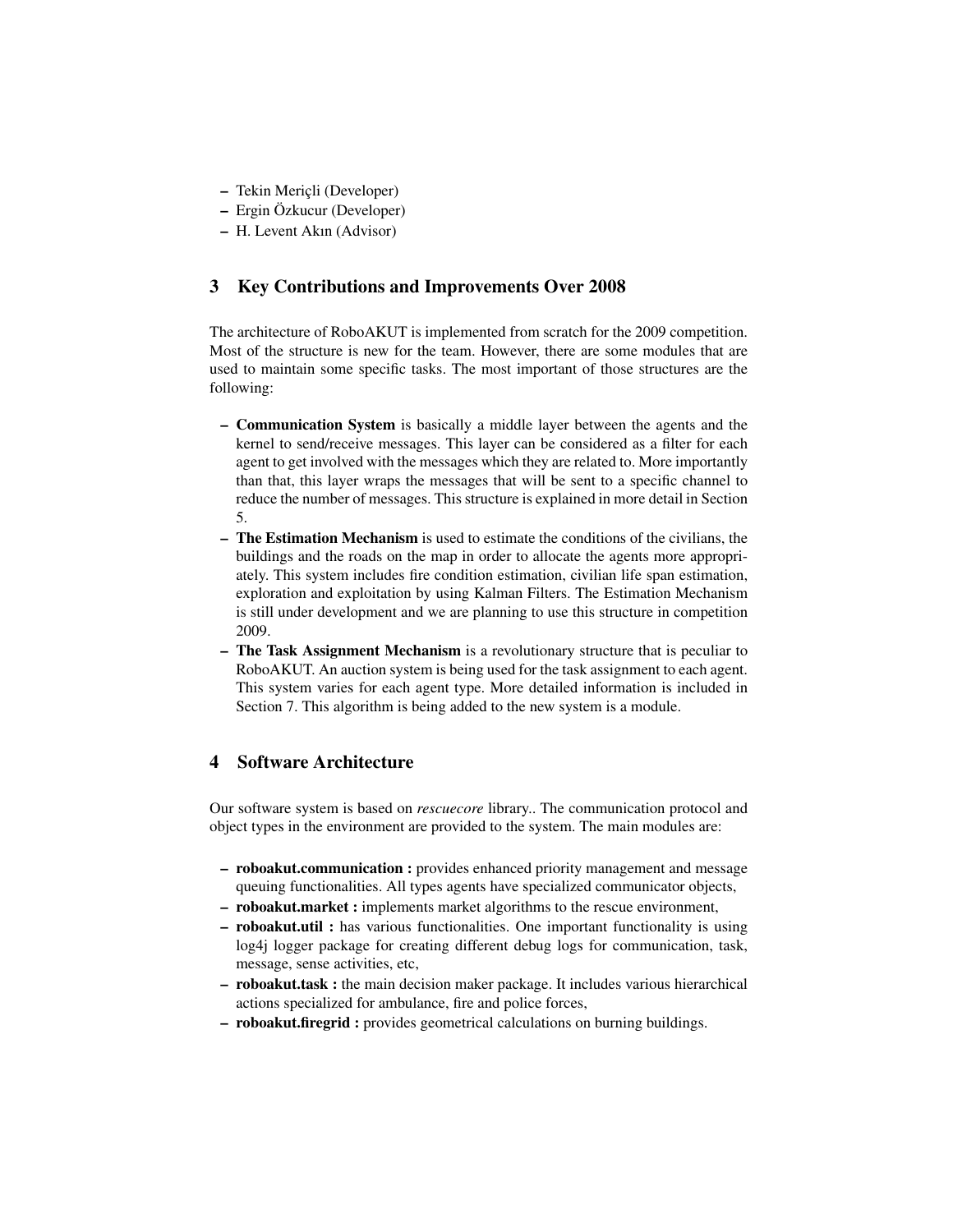## 4.1 Layered Architecture

Layers define abstractions between the framework entities and minimize complexities due to coupled designs. Our framework is composed of three layers namely trading, scheduling and behavioral layers.

- The trading layer is responsible for auctions and relevant communication related to them.
- The scheduling layer is responsible for selecting the most profitable action in the task list, considering synchronizing issues like suspending or revoking of tasks. The assessments are necessary for dynamic environments where the state and the profitability of the tasks are rapidly changing. Assessment involves current task list and revenue cost models of the task in order to estimate the profit.
- The behavioral layer is concerned with robotic behaviors which are the primary means of executing tasks. The behaviors can be basic or complex. The robot's interaction with the world is achieved through behaviors.

All layers have access to message queue directly. However for environments in which the message bandwidth is limited the queue acts as a priority queue. The framework is depicted in Figure 1.



Fig. 1. Layered arch.

# 4.2 Software Tools

We do not have any in-house specialized visualization tools.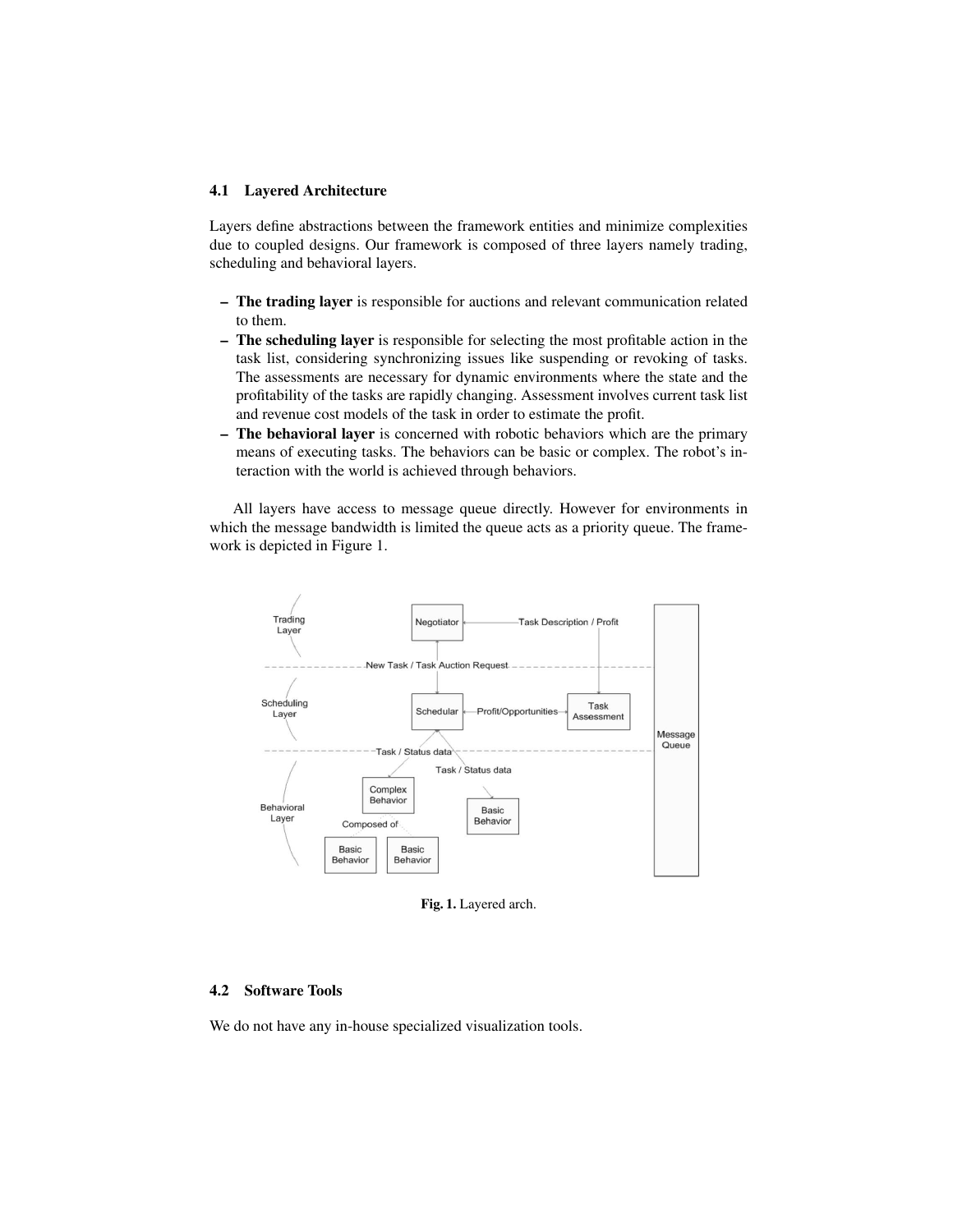# 5 Communication

Communication is considered to be the most important part of our system to be optimized for saving as many civilians as possible. Sending radio signals from one agent to another agent directly requires a lot of processing time. A communication layer (See Figure 2) is implemented to make messaging more generic and pack/unpack the messages in one place. With the help of this system, the modularity of the structure increases and parsing the messages or putting the messages into priority order becomes much easier. This layer becomes the walkie-talkie of the agents that converts the radio signals into meaningful phrases or objects. The messages are sent to the kernel of the simulator and the kernel transmits those messages. Every message has to be a byte array to be processed. The Communication Manager class is a Serializable class to do this job. More explicitly, it takes strings, instances from an agent and converts it to byte arrays. Conversely, it processes the byte arrays to make them meaningful. The messages are not all controlled by the rescue agents. Since the ability to hear is also maintained by using the 0*th* radio channel, there are also incoming messages from the civilians and those should also be processed.



Fig. 2. The communication layer for the agents

In the first place, a message class that takes instances of *Humanoids, Buildings* or *Roads* is implemented with the communication manager. However, this is now seen as a mistake since this structure cannot include every kind of message to be sent within the agents. The message structure shall include every condition with many exceptions and this does not refer to just sending targets to the agents. Therefore, the message types are listed in detail:

## 5.1 Message Types to be sent within the Platoon Agents

#### Road messages

– Road is blocked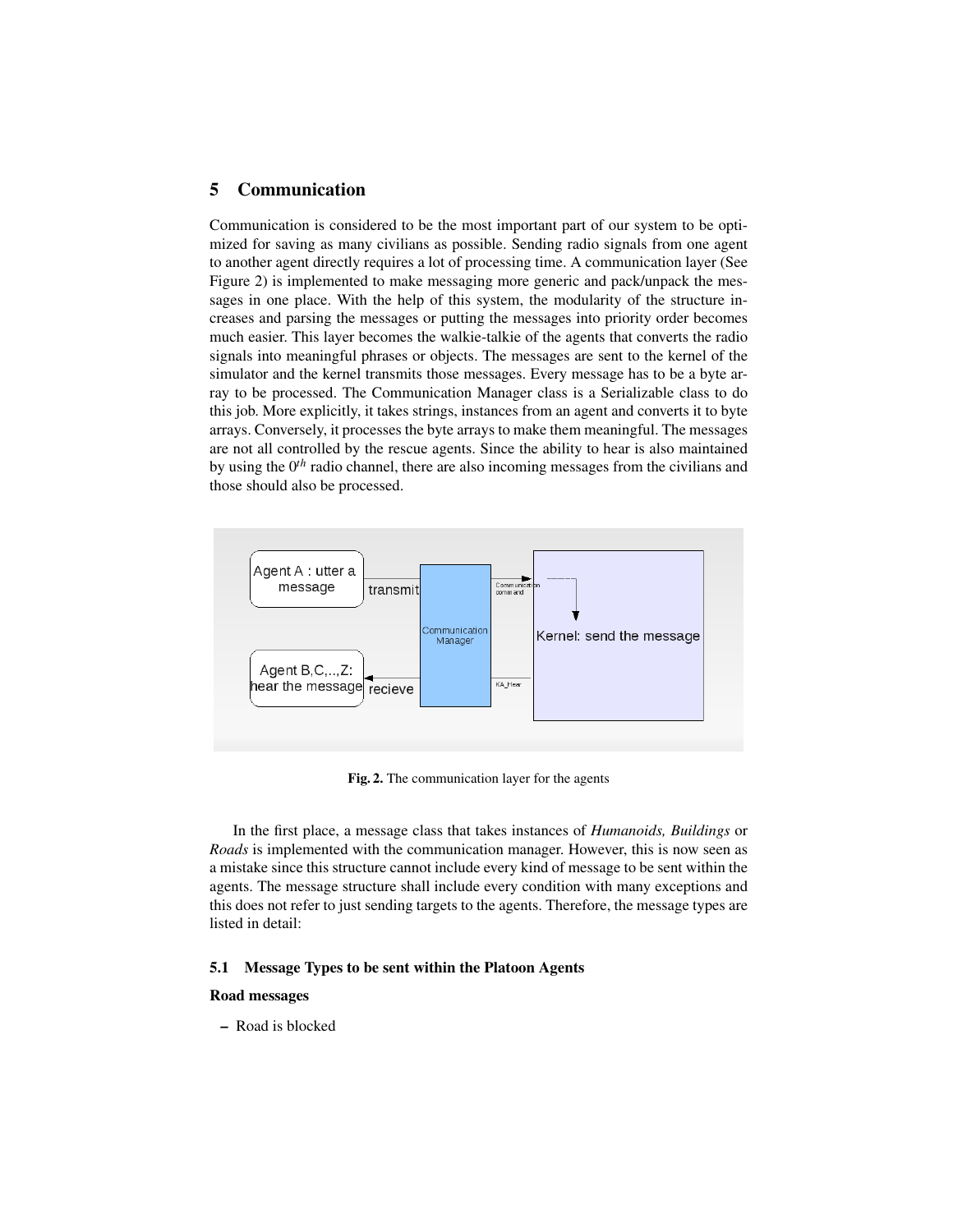– Road is cleared

## Building messages

- Building is on fire
- Building is extinguished

# Civilian messages

- Position of the civilian that is seen
- Status of the civilian that is seen
- Civilian is rescued
- Civilian is heard (returns id)
- Civilian info (This type of message is the combination of position and the status of the civilian in case radio communication is not available)

#### Agent messages

- Agent needs help
- Agent is stuck
- Agent is busy
- Agent is available
- Agent needs to pass

These message types can also be extended for the special cases which means more detailed information can be transmitted in certain situations. For example, if one road is cleared by the police, only a prompt is generally enough. However, if this road plays an important part for a shortest path algorithm between two districts and the agent knows it, then it may specify the new path that will be a result of this action. The communication manager will also include a priority calculator for each message considering the evaluation of the competition. Depending on this priority setting and the type of the message, the agent decides if it shall process the message or not. The time complexity is vital in RoboCup Rescue Simulation. Hence, the agents should avoid processing redundant messages.

# 6 Search Algorithms

To take into account important factors like the blockades on a road, the crowdedness of the road, etc we use  $A^*$  Search. Hence, the memory of the agent will be helpful to find a way between two locations since it is a form of weighted graph.

The basic heuristic i.e. the Manhattan distance between two points is used. It is obtained directly from a method of the Memory class. The  $g(x)$  is the path cost from the starting point. The algorithm needs to return a sequence of *RescueObjects* elements that one *Road* object needs to follow one *Node* object. The structure does not accept any other kind of sequence. The *Building* objects may be a starting point or a destination, but they cannot be in the middle of the path. To be able to implement such structure, a *Node* class for searching is implemented. This *Node* class contains the path cost of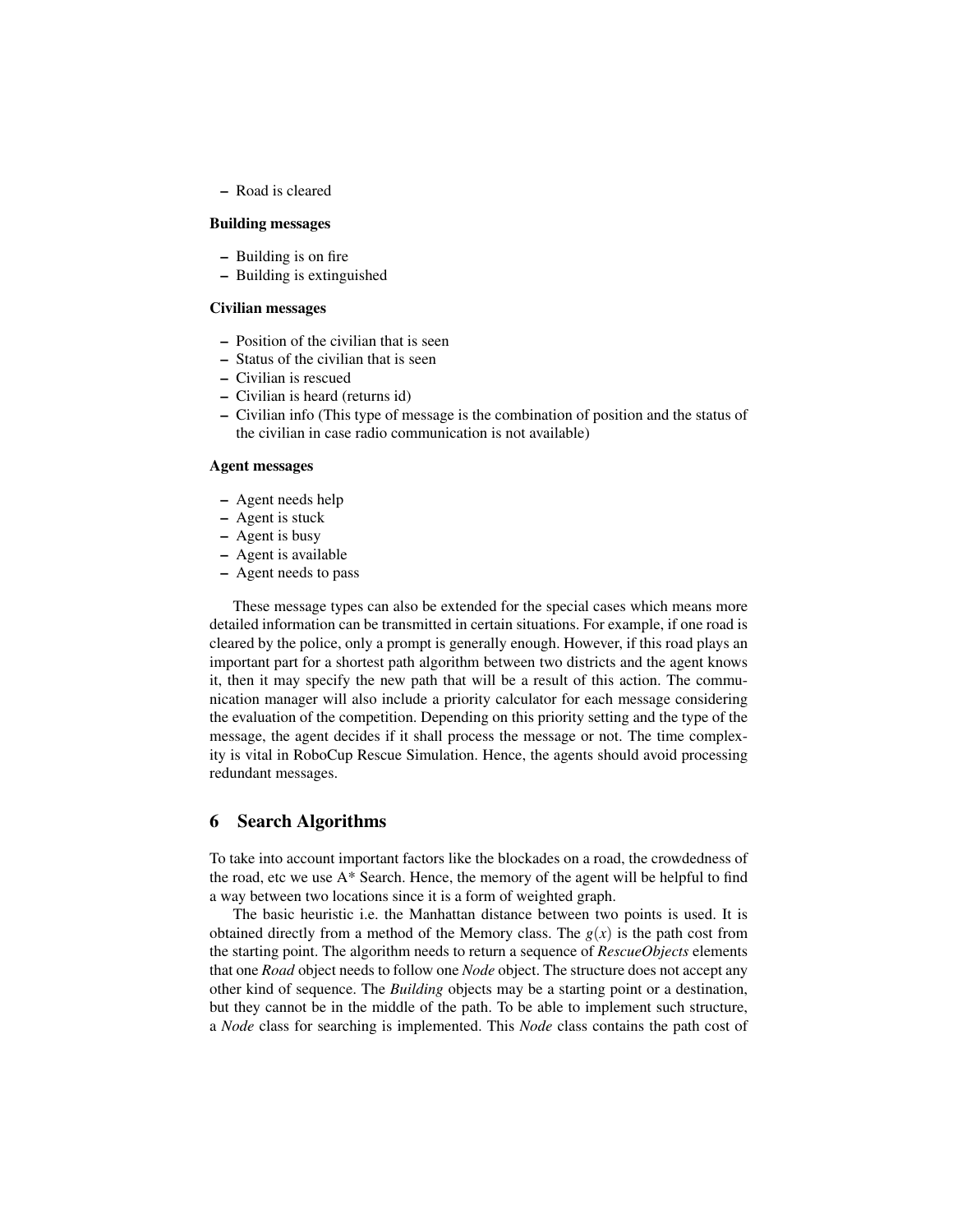a node, a pointer to the parent of the node and the *RescueObject* that is represented by that class. The length of a *Road* is added to the path cost. On the other hand the nodes take their parents' path cost as theirs since it is for sure that the parent is going to be an instance of *Road* class. If the road has no free lanes or is blocked, the path cost increases proportionally. Hence, those roads are not favored while searching. A priority queue keeps the nodes to compare and order. In addition, the path cost to get to the goal is returned to the agent to determine if it is stuck or not. This is basically done by checking if that path greater than a specific value.

As mentioned in Section 5, when an agent hears a civilian shouting in pain, the exact location of the civilian is still unknown. The agent needs to search for the civilian and determine its position subsequently. A depth limited search that covers the 30 meters will be used to complete the search and find the hurt civilians.

The time complexity of the search is tested and one cycle is enough for finding many complex routes in many maps. Several additional heuristics will be added to increase the performance. Added to that, the police agents will be able to compare the paths and make sure that the vital ones are available. This can be determined for the known maps such as Kobe, Foligno and Virtual City (VC) before the simulation.

# 7 Agents

Currently RoboAKUT uses a multi-queue task scheduler for different priority tasks. The queue is divided into priority classes which are sub-queues of the main queue and each sub-queue is processed only after the more prior sub-queue is empty. A task first enters the queue with a default priority and the priority can change in time. For example aging is used for starvation prevention. In our implementation, our task planner implements a multi-queue scheduling where the priority of a task can be changed in time. Each task item in queue is prioritized according to other task items of the same type. Therefore default priorities of each task queue and priority calculation for each task is very vital. Our schema enables concurrent execution of different priority task while optimizing important tasks. This simplifies the agent design and priority calculation.

We use two different market algorithms for specific tasks according to the number of task items that should be completed. Rarely occurring tasks such as helping other agents by police force, rescuing civilians that can be saved by only one ambulance team, selecting fire region are auctioned by standard single item auction scheme. We allow only a limited re-planning for these tasks by only allowing the agents to auction for a high priority task while executing a task. Our new algorithm is used for task types which have numerous items such as exploration of buildings, block clearance and route checking where we have to optimize the execution of tasks since single item auctions cannot yield optimum solutions. In our approach we use the market algorithm where the tasks are bid according to a plan. The agent can bid if it is not assigned to any task of that kind. It will do some lower priority tasks and participate in other auctions if available. Since the communication between agents is limited within the communication hierarchy, the number and length of messages, negotiating very quickly by using a small band-with is a very important consideration. According to our paradigm the leader is the one who can minimize the communication. At each time step, each agent sends its status to no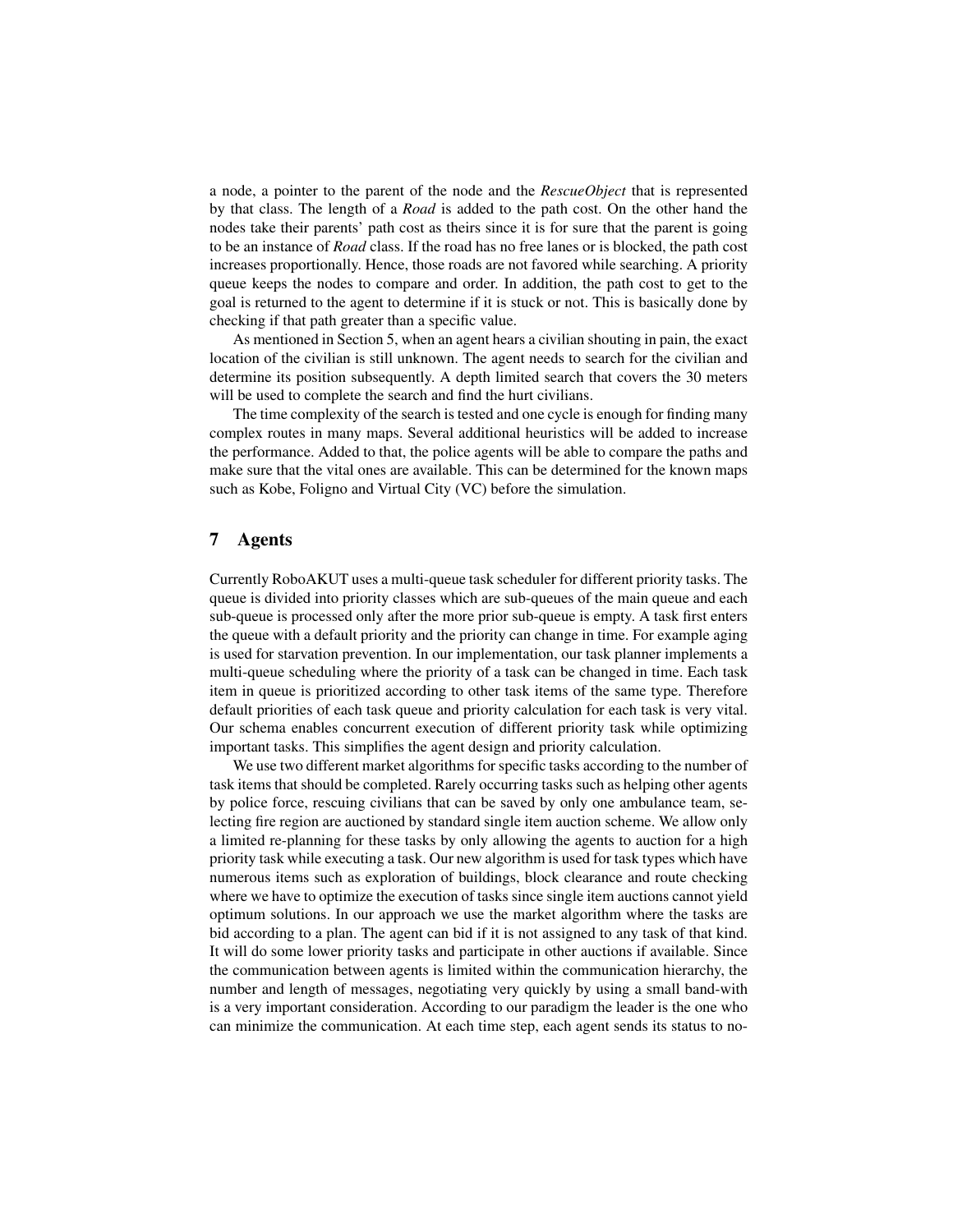tify its center. The message includes the position of the agent and the assigned task type. This message is only heard by the center of the agent. The center collects these messages and issues a task list message for each task type that is coordinated by the market mechanism. For task types which heterogeneous agents are coordinated, centers exchange the task lists before sending it to the platoon agents. Upon receiving the task list the agent creates a plan by internally simulating the auction phase for each agent which is currently assigned to the same task. The agent selects the best target for him and auctions the task among his teammates and develops a plan for specified size. If the plan size is small all the agents will participate in the task, on the other hand if the plan size is large most of the task will be assigned to agent with larger plans and some of the agents cannot get a job. Therefore the size of the task plans controls the number of agents participating in the task and the total completion time. An indirect effect of this parameter is the level of multitasking where the agent performs different task types in specified time. Currently our agents do not perform a task if it can be completed by another agent and switch to low priority tasks which is not usually possible in multiqueue scheduling with predefined priorities. In case of communication failure the agent behaves as regions exists.

Platoon agents and center agents both implement the same auctioneer role to control the task assignment. Our preference is using the center however without implementing the role for ambulance teams the system is subject to single point of failure because of the ambulance center. The platoon agents leave the auctioneer role to the center if they detect the failure of the center or even it does not exist.

Since the auction mechanism is based on messages, due to message delivery time our agents start auction process before finishing the current task. For example, if the auction is among the same type agents, in the first step an agent opens the auction, in the second step all agents who want to participate in the task bid. Depending on the communication method implementation the agents can clear the auction themselves if messages are broadcasted or the auctioneer clears the auction and awards the winner(s) in unicast/multicast messaging cases. If the agent is idle it selects to operate the task first while participating in the auction.

#### 7.1 Ambulance Team and Ambulance Center

Rescue Civilians Civilian information is acquired by the auctioneer. The civilian is categorized as *helpless, will die soon, will die* and *will live* according to time to live estimation and closeness to disaster area. For the civilian classification, civilian data dimension is decreased to one using PCA and classified using a Bayesian classifier. The life time estimation is based 4*th* order polynomial fit of the PC data. A civilian which cannot be rescued even if all the agents participate in the operation is classified as helpless and is neglected. The will live and will die category are not taken into account unless all the buildings are explored. The number of agents needed for rescue operation is estimated and required number of ambulances is assigned the task according to simple auction.

Help Agent Helping an agent is the highest priority task. However if the ambulance is rescuing a civilian which will die soon and the agent is not under life threat the action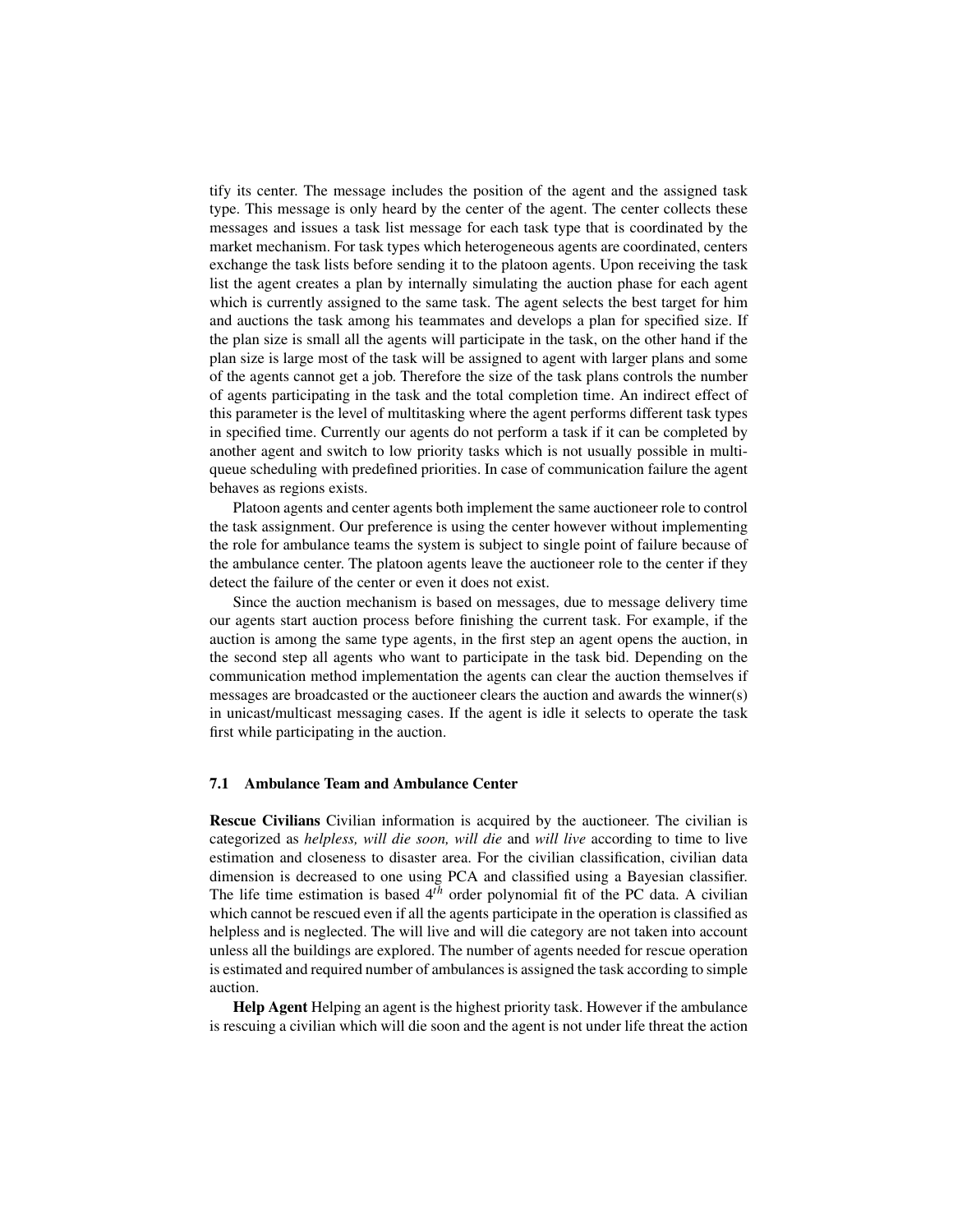is postponed until the current task finishes. No auction is held and all ambulance teams are directed to the help waiting agent.

### 7.2 Police Force and Police Center

Clear Route Clear route requests are initiated by platoon agents when they are notable to reach a target. The message includes the last position of the agent (AP) and the target (TP). The clear route task must be completed immediately after it is issued however the time can only be minimized by assigning more than one agent to the task. The path is decomposed into long roads and auctioned separately. Therefore we implement a task decomposition scheme based on the map information. The long roads are also prioritized with Floyd algorithm.

Clear Blockade Clear blockade is a low priority task therefore the bidding schema designed to utilize less agent to the task compared to other police tasks. The cost for the blockade is the travel and clearance cost. In accordance to our planning paradigm the agent bids for the blockade according to its plan. As we previously mentioned, this approach decreases the total cost by assigning most of the tasks to one of the agents if the targets are very close. Therefore our agents have time to do other tasks. The target is selected by Floyd algorithm based priority, notified count and the count of clear route tasks which the block is included.

Help Agent. The highest priority task for the police force is assigned by single bid auction to the closest agent who is not executing a help agent operation. The bid is the time needed to rescue the agent.

### 7.3 Fire Brigade and Fire Station

Extinguish Buildings. Fires are very hard to extinguish which need effective collaboration among fire brigades. The first problem is to find the right building to extinguish. In our implementation we define a fire risk map of the environment. The environment is divided into small regions and two variables from threat and to threat are calculated for each time step. A region at the corner of the map is less dangerous than a region at the center because it threats less area. A fire threats its neighbors more than far regions of the environment. The total from threat is the measure of the region threat to the environment. On the other side, the total threat that affects the region is called to threat. The target building is selected first by selecting the target region which is the minimum threatened region that threats the other regions highly. The buildings that are likely to be extinguished easily which reside in the region boundary are selected as target. The agents are distributed among regions by single auction method. After a fire brigade is assigned to a region, it is free to select the best building to extinguish because the center is updated with a delay so it is useful for global planning not for specific actions taken locally. Fire brigade selects the building at the edge of the fire region which has the most probability of successful extinguish.

### 7.4 Common Tasks

Exploration. Exploration of the buildings is very important for a successful rescue operation. The civilians are injured and buried in their houses but some of them are vital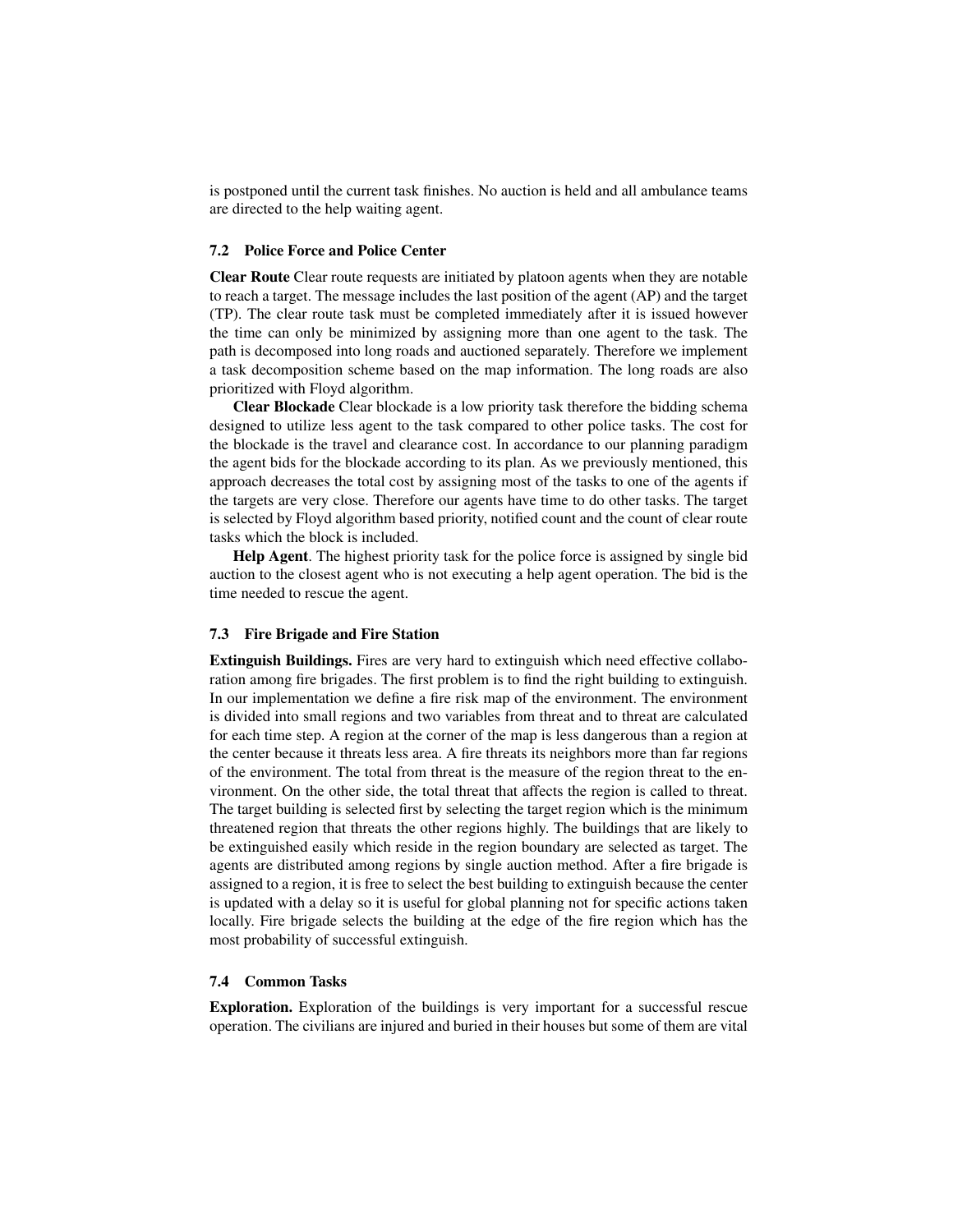whereas some are not. A good exploration should find all vital damaged civilians before they die. The only way is to explore as many buildings as possible in the short time. Since the exploration is a common task it is coordinated among all agents by market with plan coordination schema. In case of communication failures, the map is divided into regions and the each region is assigned to at least one agent. The buildings are ordered according to their priority which is a function of civilian existence probability which increases by the number of civilians found in the vicinity, closeness to disaster areas. Explore Region. Explore region is very similar to explore unvisited buildings however it tries to maximize the traveled path in contrast to explore buildings. This task works only region based and has a low priority. Check Civilians. Although we apply machine learning techniques to estimate the remaining life of a civilian it is better to collect more data for a civilian. This task works only region based and agent tries to maximize the last updated time of a civilian.

### 7.5 Agent Skills and Action Selection

Multi-agent Coordination Although multi-agent systems have been developed for solving different types of problems, these problems share some common characteristics. Gerkey and Mataric [3] developed a taxonomy based on three attributes of the problem definition. Here after we will refer to this taxonomy as GM taxonomy. First, the problem is categorized as either single robot (SR) or multi robot (MR) depending on whether the task can be achieved by one or more robots. The next categorization is done regarding whether a robot is capable of only a single task (ST) or more (MT). Finally, the problem is categorized as instantaneous (IA) if all the tasks are known by the agents initially. The counterpart definition of the assignment property is time extended (TA) which describes the problems where the tasks are discovered during the course of action. These definitions are useful in classifying the problems in the multi-agent domain.

Both types of task assignment are available in the rescue simulation environment, since the map is known by the agents. Exploring the whole map is a IA type of task and since the blocked roads, fires and civilians are discovered during the simulation the tasks related to them are TA tasks.

We propose that by taking a simple plan into account while bidding in auctions, the agent is capable of exchanging multiple items in single item auctions. The proposed approach [2]is implemented mainly in the multi-robot exploration task where centralized solutions do not satisfy the communication and robustness requirements. In such solutions, all the agents communicate with the center which introduces the single point of failure problem. Moreover, if communication with the center fails or is noisy, the performance degrades sharply even to non-functioning level. The exploration task, however, must be completed in any condition even when only one robot survives.

In our approach, the agent simply plans a route that covers all the known targets by using the TSP insertion heuristic. Each agent auctions for the lowest cost target which is in fact the closest target to the agent. Other agents bid in the auction according to their plan cost. The plan cost is the distance between the agent and target if the target is the closest target or the distance to the previous target in the plan. The pseudo code for the algorithm is given in Figure 3.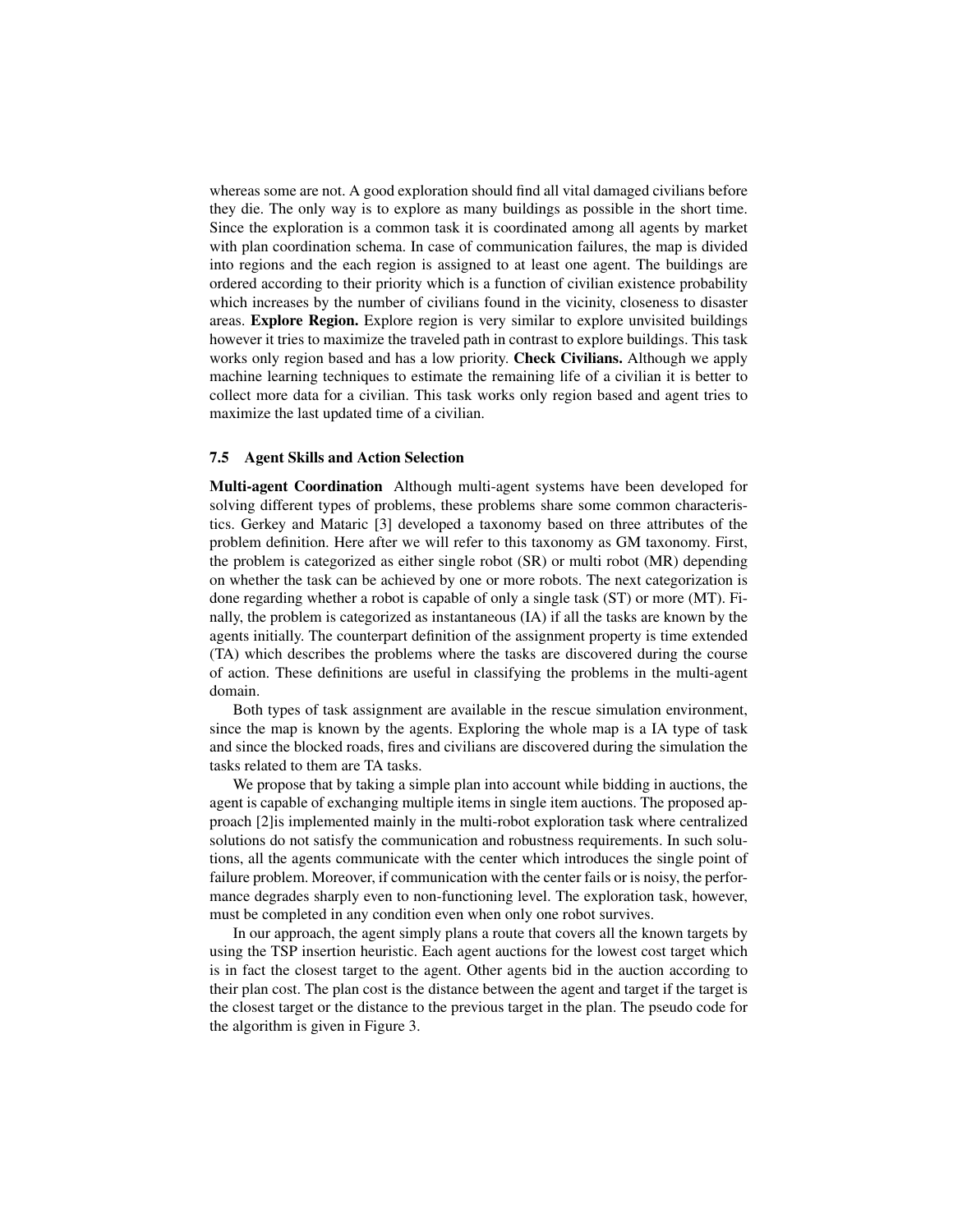```
check whether the target is reached
plan current tasks
bid for the lowest cost item
if auction won
        allocate task
else if deadlock detected,
        solve according to total plan cost
else
        stay
```
Fig. 3. Market plan algorithm pseudo code

#### Task Representation

Task definition is the key for a successful framework because it forms the basis of agent abilities in the market. The properties of a task in our framework are discussed in the following sections.

Task Constraints. There are several resource constraints in a system due to the fact that there are many different objectives to maximize utility of many resources such as time and fuel used by the agents. For the case of heterogeneous robots, robot types and capabilities are also a kind of resource constraint. In addition to the resources of a multiagent system there are also coordination and synchronization constraints for tasks. The tasks may depend on each other's completion, the start and/or end time of a task. We propose task decomposition as a graph that represents these properties. Moreover we define task milestones for even atomic tasks when necessary. Task decomposition is used by police force agents to sell their tasks to other agents to minimize the total time of path clearance.

Task Milestones A task can depend on the completion of another task. Therefore task dependencies prevent the agents from starting a task before the depended tasks are totally completed. This preventing the start of a task is frequently encountered. For example, assume that one of the agents is occupying a grid and will use it for some time. Another agent, however, needs to use this grid to pass, but it knows that it is occupied for some time. In this case, the agent should be allowed to move along the path at least up to a destination which we call milestone. There are different kinds of milestones during the course of the task and the start is only one of them.

Task Opportunities Since the plans consist of the best task orderings, we can say that they eliminate the need for combinatorial auctions and put a kind of agreement which is calculated to be the optimum way of doing the job. However the IT cases cannot be handled because these domains do not allow future planning of the tasks because of the dynamicity of the environment. The problem can be solved by combinatorial auctions if it is ST-SR-TA or ST-SR-IA and task decomposition if it is a ST-SR-TA.

In our approach, for each task type, we propose to define a list of possible task types that can be executed simultaneously. Before bidding, the agent checks its task list and tries to find a task opportunity that can increase its revenue, i.e. decrease the cost of taking a task. The benefit of this approach is the same as task decomposition which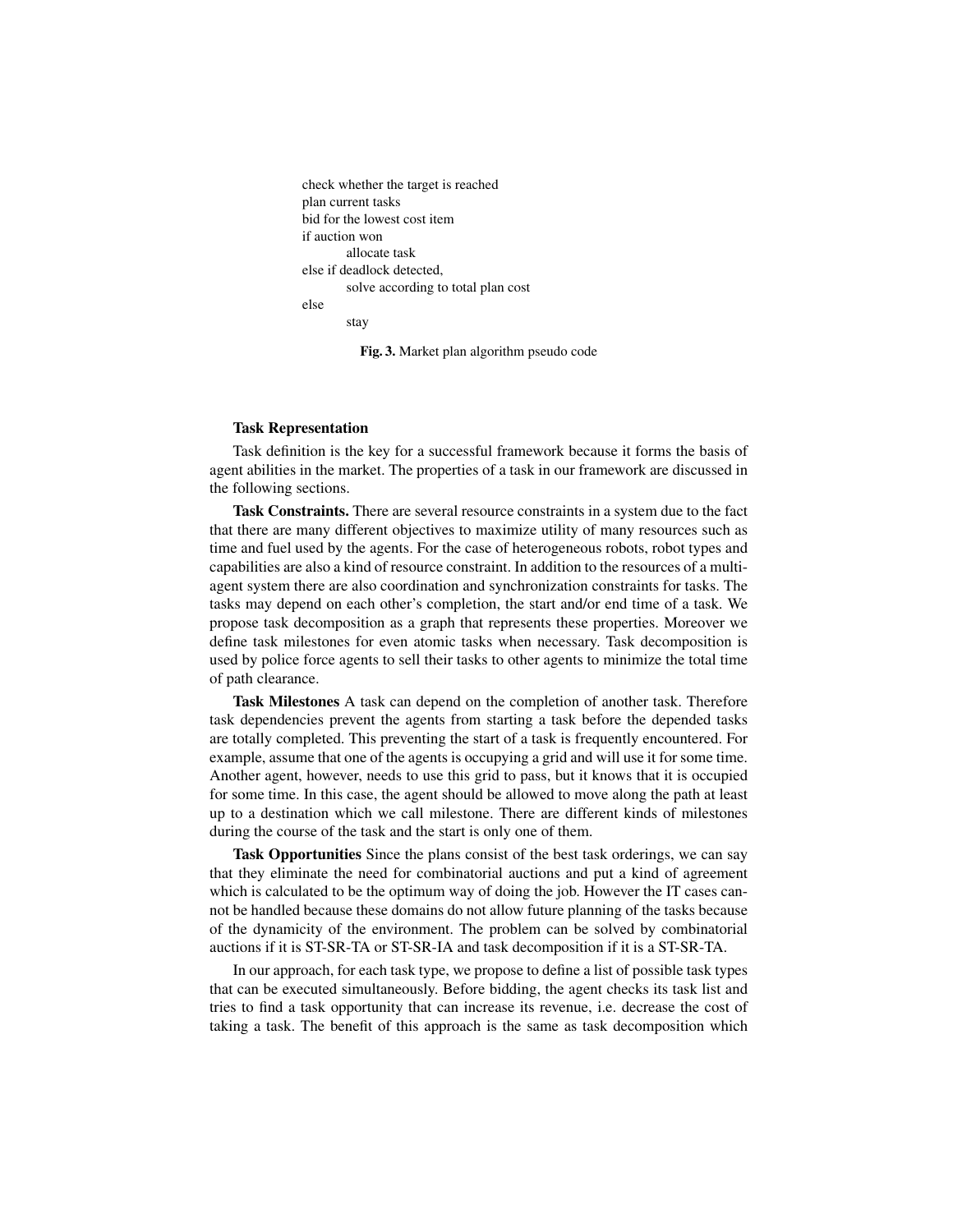is trading for a task where the combination of tasks is planned behind the scenes and implementing such a scheme without using complex task models in the framework.

The default task opportunity for a task type is itself. Therefore task opportunities are the common version of the plan based bids paradigm. However its implementation is easier since each task type is encapsulated and complexity is reduced. For example, a police force can remove other blockades on its path to a specific blockade target. In contrast, an agent can explore buildings on the way to the blockade and while bidding it can offer less cost to the system.

Cost and Revenue Each task has a cost based on the resource requirements. However having representations that depend on only the cost is not sufficient for multitasking environments, since an agent may minimize its costs but this does not yield maximization of the overall profit. Therefore the revenue for each task must also be defined and used by the system. In a market economy every asset has its price and the price is determined by the market mechanisms like supply and demand. So the price is not static and it is also subject to change according to the changes in the environment. Therefore revenue is not static. In multitasking dynamic environments where tasks are assigned in time extended fashion any task can be abandoned if its cost is affordable. As a result, the cost is not only a function of the resource usage but also the opportunities that the agent is missing.

Task Notifications All the tasks the agent can execute or can be a part of are stored by all agents. Therefore no task is left unexecuted because the task is never lost due to robot failures or communication errors. But the agents cannot store the tasks forever even if the task is finished or expired. The task status also needs to be synchronized. Task notifications are defined for each task and sent when necessary.

Task Execution Preconditions of a task is valid for some time frame, a world state or simply exists in the environment. These preconditions must be checked for each time step. If an inconsistency is discovered other agents are notified as described above.

## Task Allocation and Coalition Formation

Coalitions are necessary for most of the heterogeneous agent domains. Because of the diversity of the robot capabilities, typically one agent is not capable of accomplishing a task alone. Tasks can be categorized as ST when one agent is able to achieve it or MT when a coalition needs to be formed.

- ST case: The task is auctioned and one of the agents wins the auction. After this, if the task is decomposable the winner agent starts auctions for sub-tasks. A coalition is formed if any part of the task is sold.
- MT case: The tasks are auctioned depending on the task graph and a single task is reached. Then the subtasks are treated like the single task case.

Both cases are almost identical and show that the tasks can be decomposed and auctioned iteratively. For ST tasks there is another case in which the coalition emerges from the needs of the heterogeneous agent teams. The task types are predefined as ST or MT but while executing, a ST task that must be done by other types of agents can be discovered that blocks the agent and prevents it from doing the task. For example, while trying to reach a target, a block can be discovered on the road and unluckily on the only path to the target. In this case, the agent requests help from other agents by auctioning